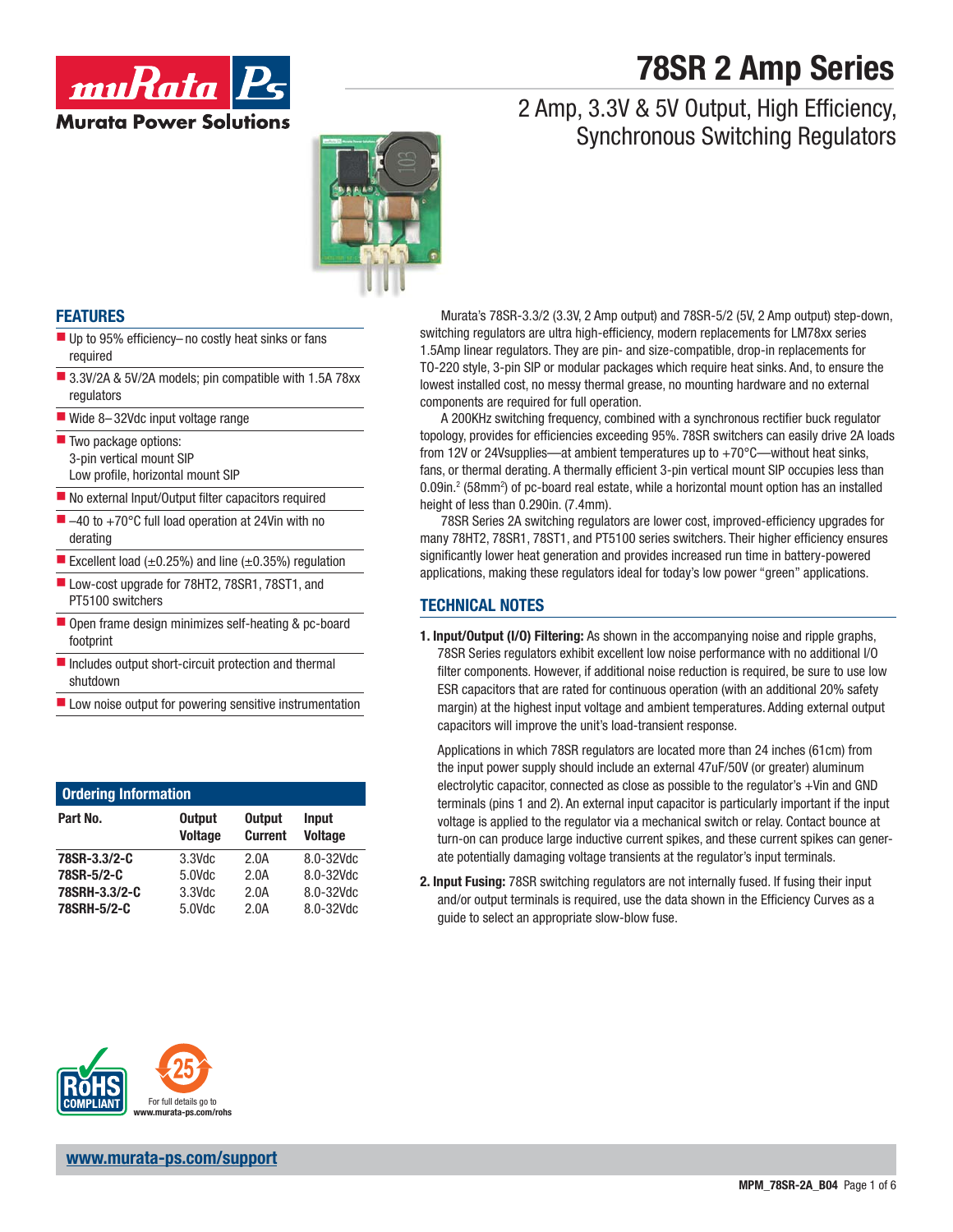### muRata Bs Murata Power Solutions

#### **Performance/Functional Specifications**

Typical at T<sub>A</sub> =  $+25^{\circ}$ C & V<sub>IN</sub> = 12V, unless otherwise noted

| Input/Output                             |                                |           |
|------------------------------------------|--------------------------------|-----------|
| <b>Models</b>                            | 78SR-3.3/2                     | 78SR-5/2  |
| <b>Output Voltage</b>                    | 3.3Vdc                         | 5.0Vdc    |
| <b>Rated Output Current</b>              | 2.0A                           | 2.0A      |
| <b>Output Voltage Accuracy</b>           | $\pm 2\%$                      | $\pm 2\%$ |
| <b>Input Voltage Range</b>               | 8.0-32Vdc                      | 8.0-32Vdc |
| Line Regulation (100% load)              | ±0.35%                         | ±0.35%    |
| Load Regulation (0-100% load)            | ±0.2%                          | ±0.2%     |
| <b>Quiescent Current (mAdc)</b><br>35max | 25 typ., 30 max                | 20 typ.,  |
| <b>Input Current vs. Input Voltage</b>   | See Efficiency Curves          |           |
| <b>Efficiency</b>                        | See Efficiency Curves          |           |
| <b>Transient Response</b>                | See Performance Curves         |           |
| <b>Input &amp; Output Noise</b>          | See Performance Curves         |           |
| <b>Output Short Circuit Protection 1</b> | Continuous                     |           |
| <b>Input/Output Isolation</b>            | None                           |           |
| <b>Overvoltage Protection</b>            | None                           |           |
| <b>Undervoltage Protection</b>           | None                           |           |
| <b>Environmental</b>                     |                                |           |
| <b>Models</b>                            | 78SR-3.3/2                     | 78SR-5/2  |
| <b>Operating Temperature</b>             | $-40$ to $+70^{\circ}$ C       |           |
| <b>Storage Temperature</b>               | $-40$ to $+85^{\circ}$ C       |           |
| <b>Cooling 3</b>                         | <b>Free Air Convection</b>     |           |
| <b>Humidity (Non-condensing)</b>         | 0 to 85%                       |           |
| <b>Physical</b>                          |                                |           |
| <b>Mechanical</b>                        | See Mechanical Specifications  |           |
| Package                                  | Open-frame SIP                 |           |
| <b>Pins</b>                              | 0.025" (0.64mm) square,        |           |
|                                          | tin-plated bronze              |           |
| Weight                                   | $0.15$ ounces $(4.2q)$         |           |
| <b>Pin Soldering</b>                     | $+260^{\circ}$ C for 5 seconds |           |

| <b>Absolute Maximum Ratings 2</b> |                 |  |
|-----------------------------------|-----------------|--|
| <b>Input Voltage:</b>             | $+36$ Vdc       |  |
| <b>Operating Temperature</b>      | $+85^{\circ}$ C |  |
| <b>Output Current</b>             | 3.0 Amps        |  |

➀ 78SR Series regulators can withstand a continuous short-circuit across their output terminals. However, extended short-circuit operation will decrease the unit's long-term reliability.

- ➁ These are stress ratings only; Exposure of devices to any of these conditions may adversely affect long-term reliability. Proper operation under conditions other than those listed in the Performance/Functional Specifications Table is not implied.
- ③ See derating chart for more information.

# **78SR 2 Amp Series**

### 2 Amp, 3.3V & 5V Output, High Efficiency, Synchronous Switching Regulators

#### **TECHNICAL NOTES (continued)**

- **3. Input-Output Isolation:** 78SR regulators' internal input and output circuits share a common connection (GND, pin 2), **there is no electrical isolation** between their INPUT (pin 1) and OUTPUT (pin 3) terminals.
- **4. Overvoltage Protection:** 78SR switching regulators do not provide input or output overvoltage protection. In the extremely rare situation where a catastrophic failure occurs, the output voltage may rise to excessively high levels. If the load circuit must be protected against all possible overvoltage situations, voltage-limiting circuitry must be provided externally.
- **5. Soldering & Handling Precautions:** All units are designed to be hand soldered to pc-boards, using lead-free no-clean solders  $(+260\degree C, 5$  seconds max.). See the Mechanical Specifications section for pin 1 orientation and recommended pc-board hole dimensions.

 78SR series regulators have limited built-in ESD protection; therefore they should always be treated as ESD susceptible devices.

**6. Horizontal-Pin Models (78SRH):** 78SRH switching regulators are pin-compatible replacements for TO-220 style LM78xx linear regulators which are installed with their metal tabs or heat sinks laying flat on the surface of the pc-board. In replacement applications, 78SRH units must be soldered to the pc-board such that the insulating body of diode D1 lies flat and in contact with the pc-board's surface.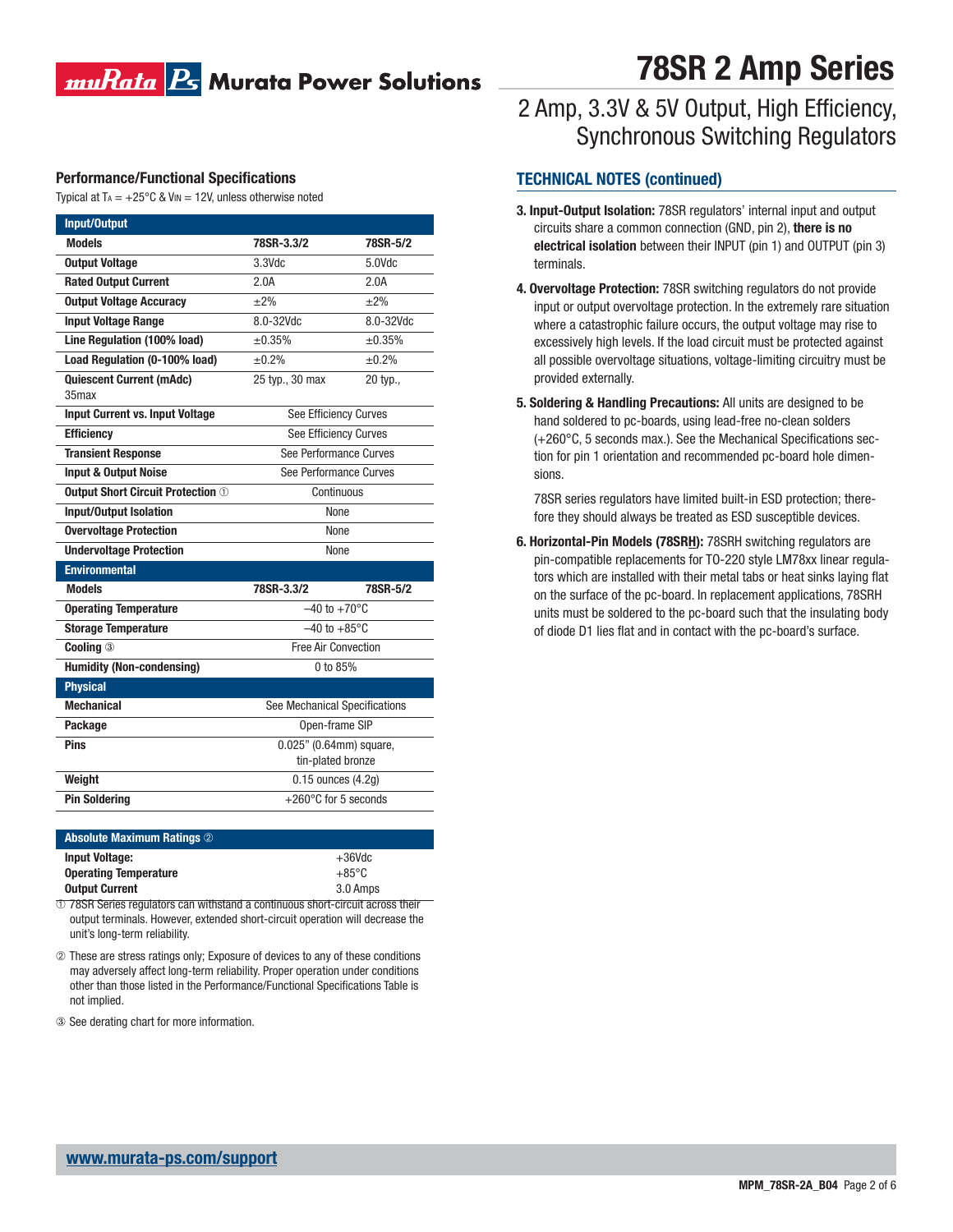## **muRata Bs** Murata Power Solutions

#### **Typical Performance Curves**  $T_A = +25^\circ \text{C}$ , VIN as indicated

# $78$ SR-3.3/2 Vin = 12V, ILOAD = 0.2A CH1: Vin, 100mV/div. CH2: Vout, 50mV/div. 2.00µsec/div.







**www.murata-ps.com/support** 40μsec/div.





**Transient Response - 50% Load Step** 





40μsec/div.

### 2 Amp, 3.3V & 5V Output, High Efficiency, Synchronous Switching Regulators



**78SR 2 Amp Series**







#### **MPM\_78SR-2A\_B04** Page 3 of 6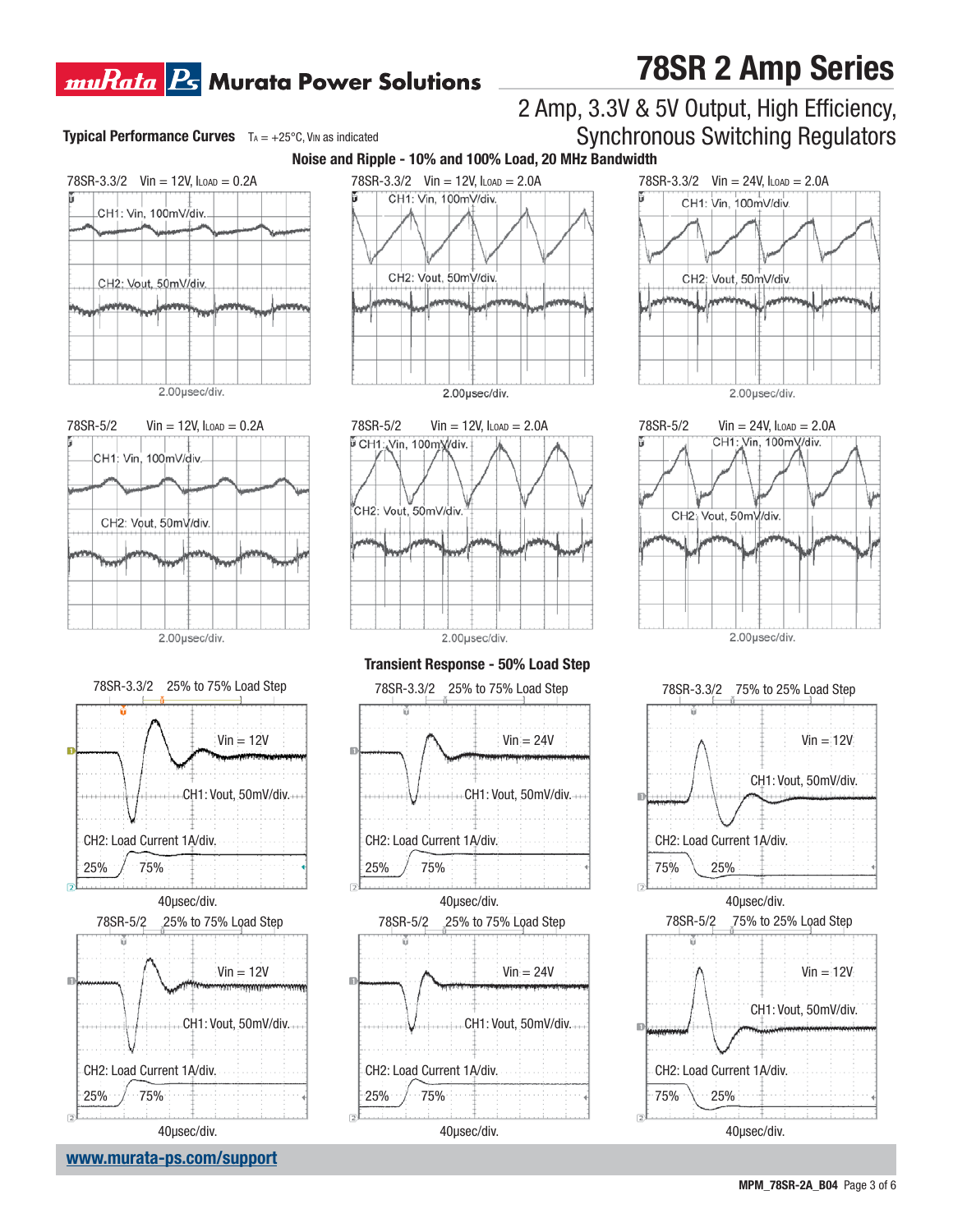# **muRata B** Murata Power Solutions

#### 1.0 2.0A LOAD 0.8 **INPUT CURRENT (AMPS) INPUT CURRENT (AMPS)** 0.6 1.0A LOAD 0.4 0.5A LOAD 0.2 0.0 0 5 10 15 20 25 30 35 **INPUT VOLTAGE**











**78SR 2 Amp Series**



0 5 10 15 20 25 30 35



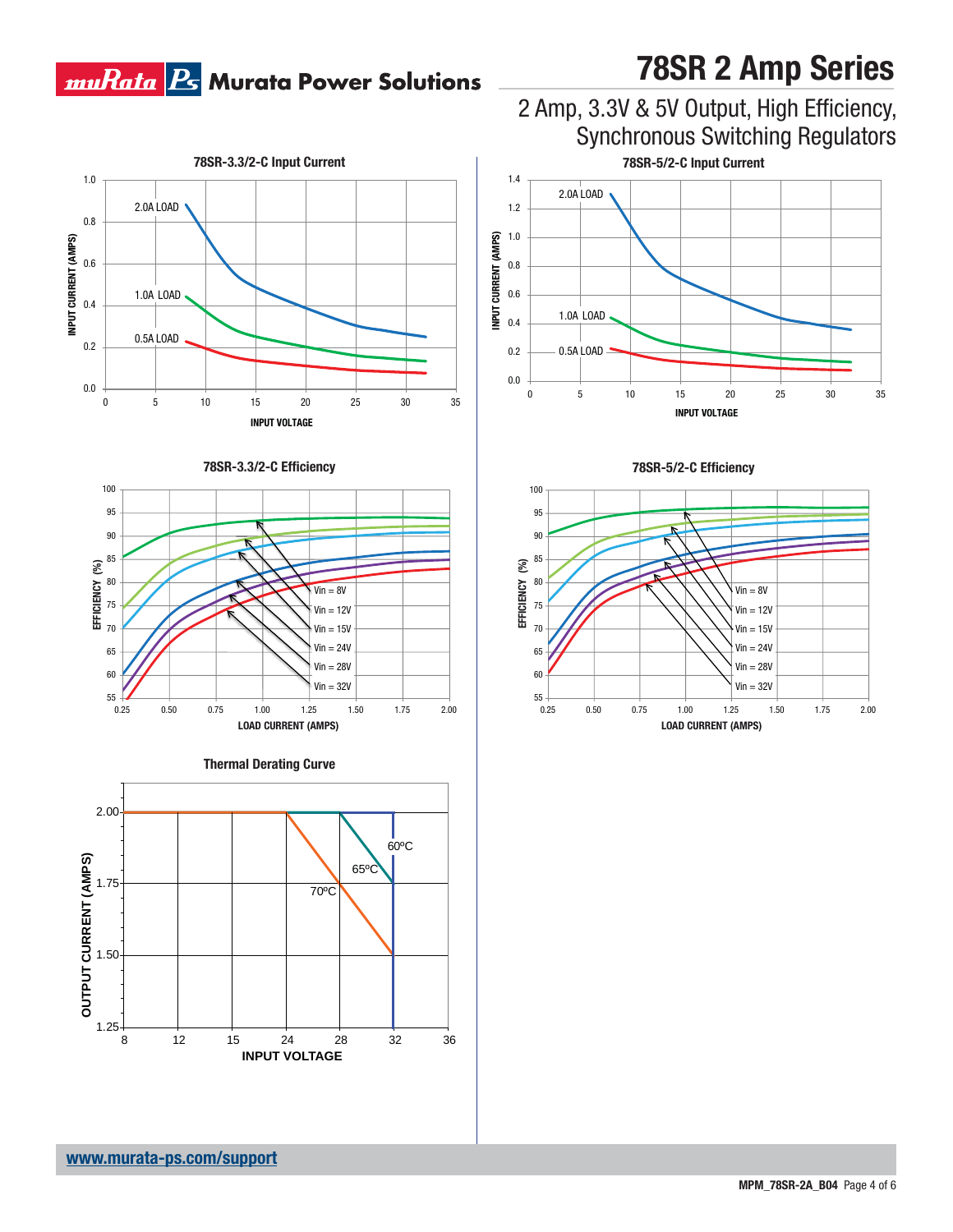

# **78SR 2 Amp Series**

### 2 Amp, 3.3V & 5V Output, High Efficiency, Synchronous Switching Regulators